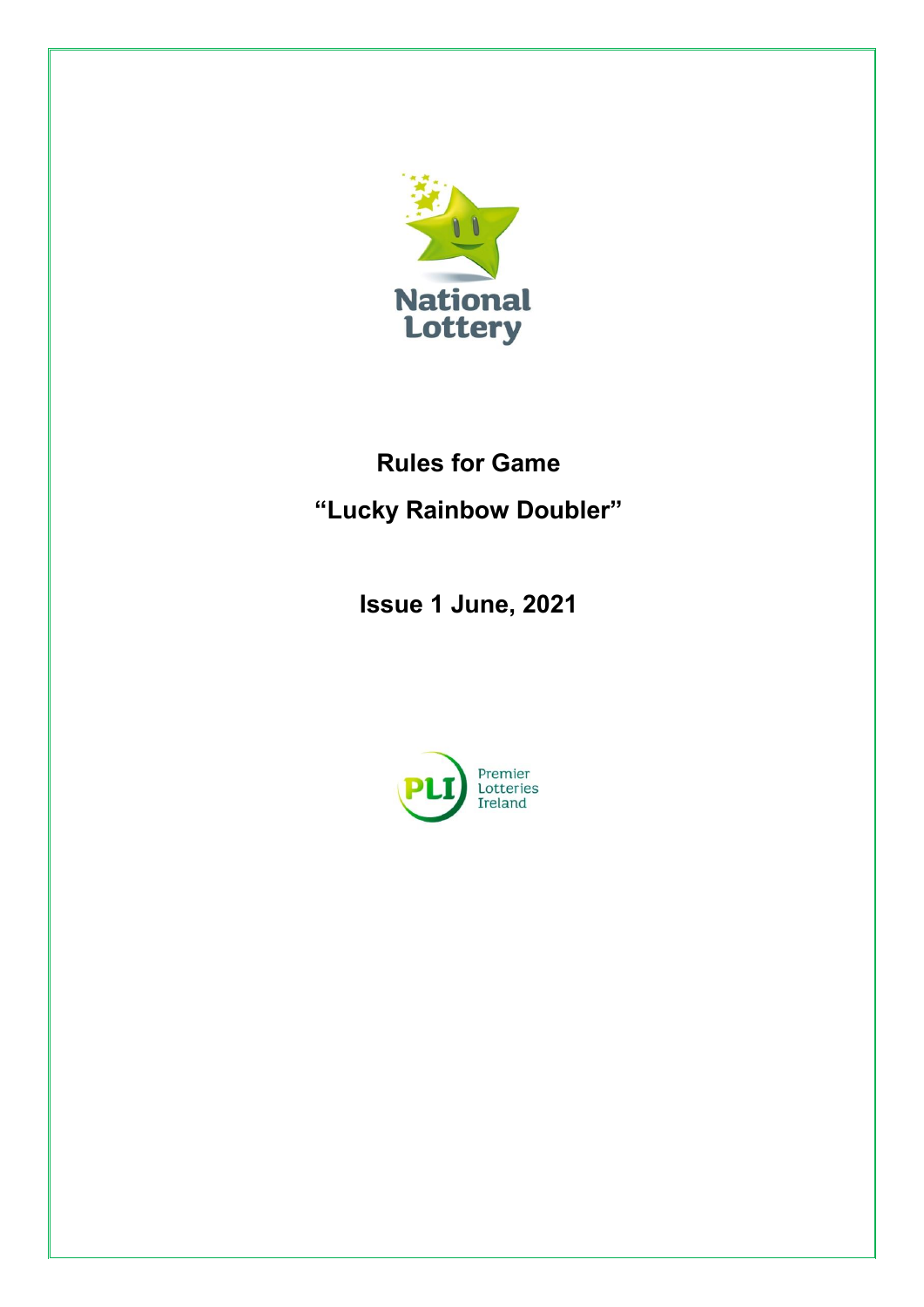**This page is deliberately blank.**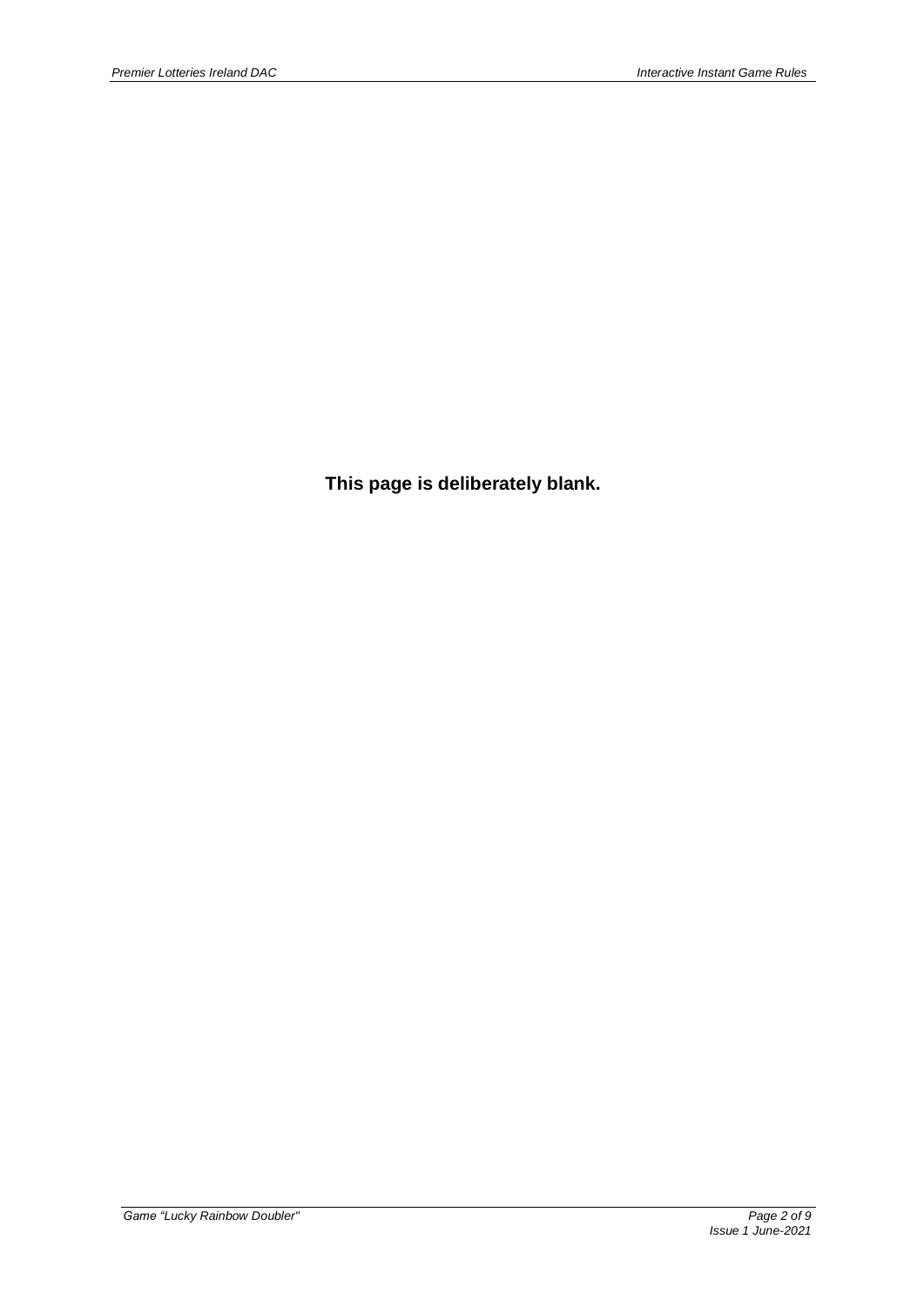# **Issue 1 June, 2021**

## **The National Lottery**

#### **Rules for Game "Lucky Rainbow Doubler"**

The following sets forth the rules for a National Lottery interactive Game (hereinafter known as "Lucky Rainbow Doubler") which will be operated by Premier Lotteries Ireland Designated Activity Company ("the Company") as part of The National Lottery.

The Game will commence on a date to be announced, and will continue until the Company publicly announces a termination date.

These rules have been approved by the Regulator in accordance with Section 45 of the National Lottery Act 2013.

## **GENERAL**

- 1. These rules are governed by The National Lottery Act 2013, and incorporate the General Rules for National Lottery Games, PLI's Terms and Conditions and the Data Privacy Statement. Copies of The National Lottery Act 2013, the General Rules for National Lottery Games, PLI's Terms and Conditions, the Data Privacy Statement and these Game Rules are available to view or download via the National Lottery website with the following URL: [www.lottery.ie](http://www.lotto.ie/) or by writing to Premier Lotteries Ireland, Abbey Street Lower, Dublin 1.
- 2. We recommend that prospective players read and understand PLI's Terms and Conditions and the relevant Game Rules before playing any Games. The Terms and Conditions, General Rules for National Lottery Games and Data Privacy Statement are hereby incorporated into and form part of these Game Rules.
- 3. The Company reserves the right to vary these Game Rules, subject to the consent of the Regulator.
- 4. The official address to which correspondence must be sent is:

#### **The National Lottery,**

#### **Abbey Street Lower,**

**Dublin 1**

- 5. A code of practice governing relations between participants in National Lottery games and the National Lottery is available to download from the National Lottery's website www.lottery.ie.
- 6. Where the context so requires, in these Game Rules, the neuter gender shall include the feminine or masculine gender and vice versa, the feminine gender shall include the masculine gender and vice-versa and the singular shall include the plural and vice-versa.

#### **DEFINITIONS**

The following words and terms will have the following meanings unless the context clearly indicates otherwise:

- 1. **Act** means The National Lottery Act 2013.
- 2. **Company** or **We** or **Us** or **PLI** means Premier Lotteries Ireland Designated Activity Company.
- 3. **Customer Support** means the Company's customer services helpline. Links to Customer Support are available at the foot of each page of the Website and through the 'Frequently Asked Questions' section of the Website.
- 4. **Game** means this National Lottery interactive Game which can be played by Players via the Website and Mobile App, in which the determination of whether or not a Player has won a Prize (and the level of any such Prize) is randomly determined by the Interactive System at the point of purchase of the Play.
- 5. **Game Details Screen** means the screen on the Website and/or Mobile App setting out information relating to a Game.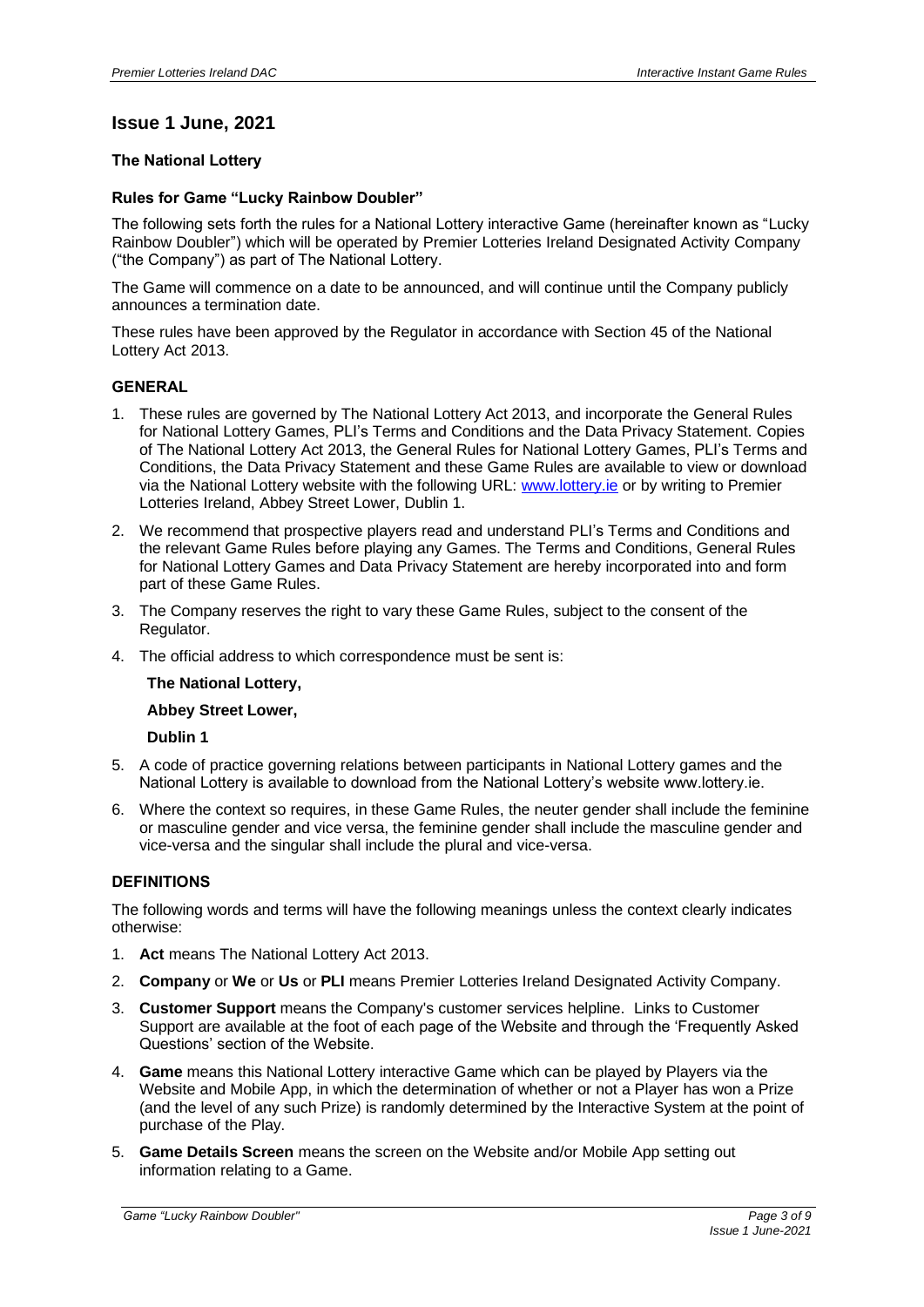- 6. **Game Play Window** means the screen on the Website and/or Mobile App via which a Player plays a Game.
- 7. **Game Rules** mean any rules or conditions (including, without limit, the relevant name for a National Lottery interactive Game, how a Prize is won, Prize Structure and Play Method) issued by the Company in addition to the PLI Terms and Conditions (hereby incorporated by reference) which apply only to a particular Game.
- 8. **High Tier Prize** means a Prize exceeding €9,999, paid by cheque, stamped "Account Payee Only", and which must be redeemed at National Lottery HQ upon receipt of a completed Prize Claim Form and proof of identity and age (i.e. copy of valid passport or driving licence).
- 9. **Interactive System** means the system (accessible via the Website and/or Mobile App) established and operated by PLI for the purpose of registering Players, administering Player Accounts, facilitating Plays, holding Games related information and paying Prizes.
- 10. **Low Tier Prize** means a Prize within the range of €1 €99, which will be paid directly to a Player's Wallet.
- 11. **Mid-Tier (Level 1) Prize** means a Prize within the range of €100 to €500. Mid-Tier (Level 1) Prizes will be paid by cheque, stamped "Account Payee Only", and posted to the address specified in Your Player Account.
- 12. **Mid-Tier (Level 2) Prize** means a Prize within the range of €501 €9,999. Winners will be contacted by PLI and asked to complete a Claim Form and log into their Player account to upload their ID (passport/drivers licence) if not already ID verified. Upon receipt of a completed Claim Form and proof of identity and age the Mid-Tier (Level 2) Prize will be paid by cheque, stamped "Account Payee Only", and posted to the address specified in Your Player Account.
- 13. **Mobile App** or **National Lottery App** means the National Lottery software application which enables a Player to access the Website to play National Lottery Interactive Games via supported mobile devices. A list of supported devices is available on www.lottery.ie.
- 14. **Password** means the alphanumeric identifier used by a Player to identify him/herself when accessing and using certain areas of the Interactive System.
- 15. **Play** means, in relation to any Game, any interaction by a Player with that Game, which may yield a Prize, which must be purchased in advance of playing a Game and as described in the 'Game Play Mechanism' of these Game Rules.
- 16. **Player** or **You** or **Your** means a person who is registered to play Games via the Website and/or Mobile App and, for the avoidance of doubt, has satisfied the various Player criteria as set out in the Terms and Conditions.
- 17. **Player Account** means a Player's on-line account held on the Interactive System which contains a Player's personal information and all other details necessary to play a Game.
- 18. **Player History Screen** means the screen displaying a Player's financial transaction history accessed via the "My Wallet" link in the "My Account" section of the Website or the "My Games" link in the "My Account" section of the Mobile App and the Player's interactive Game history accessed through the "My Games" link in the "My Account" section of the Website or the "My Games" link in the "My Account" section of the Mobile App.
- 19. **Play Method** means the method of interactive participation in a Game via the Website and/or Mobile App by a Player as specified under 'Game Play Mechanism' of these Game Rules.
- 20. **Play Number** means the number accessible on the relevant page of the Website which is unique to and which identifies a particular Play and which is recorded on the Interactive System.
- 21. **Prize** means a prize won by a Player from a Play in a Game, which has been validated on the Interactive System and is in accordance with these Game Rules and the Terms and Conditions.
- 22. **Prize Structure** means the number, value and odds of winning Prizes for a Game and the Prize Tiers within a Game as determined by the Company and as specified in the Game Rules.
- 23. **Prize Tier(s)** means the Prizes available in the Game as set out in the 'Determination of Prizes'.
- 24. **Regulator** means the person appointed as Regulator of the National Lottery under Section 7 of the Act or the Minister acting under Section 8 of the Act.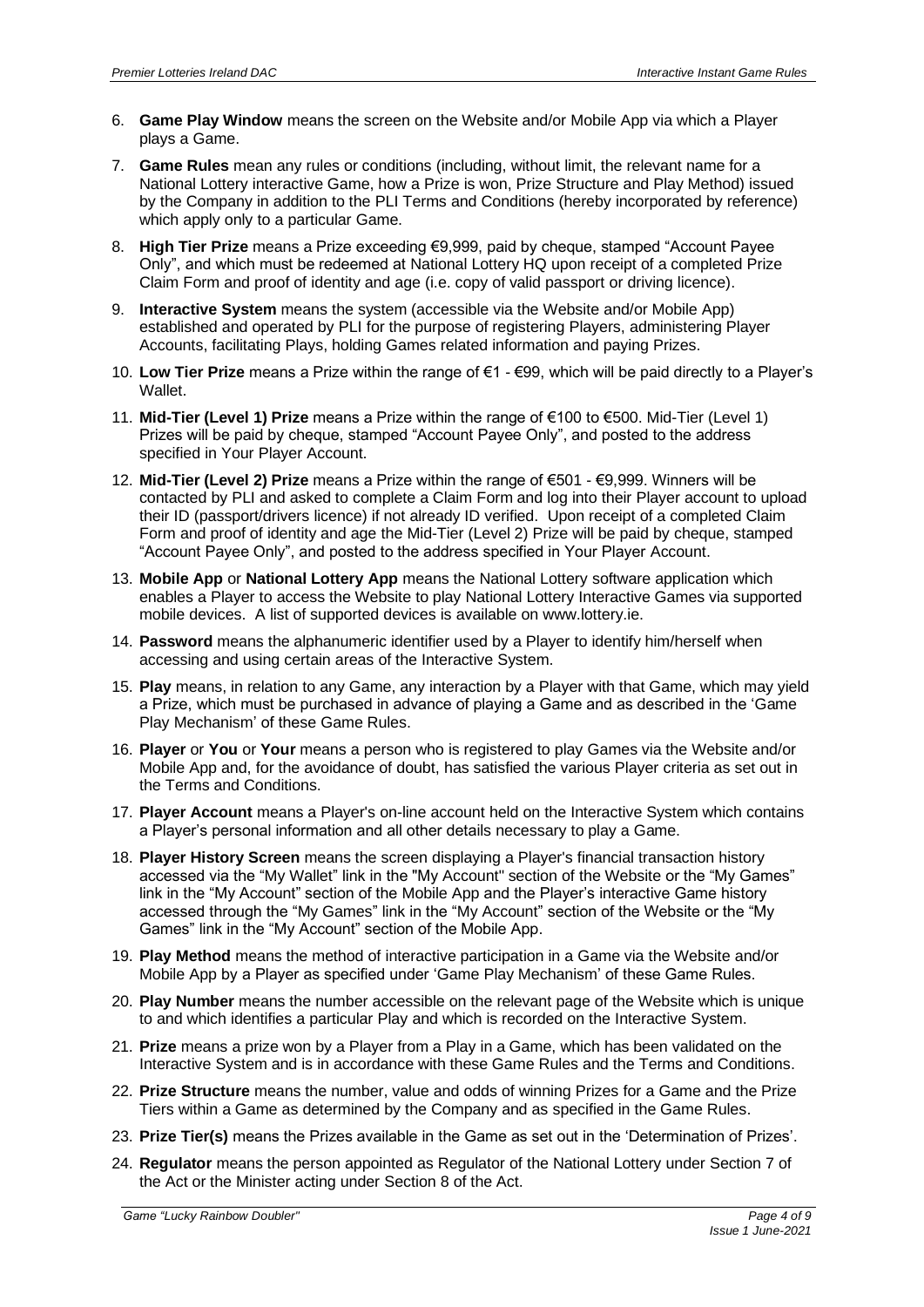- 25. **Terms and Conditions** means the terms, conditions and rules which regulate the manner in which a Player may open, maintain and close a Player Account.
- 26. **Try for Free Game** means a Game which is available to registered Players free of charge and for which there are notional prizes only.
- 27. **Unutilised Funds** means any funds credited to a Player's Account (including Prizes) that are not allocated to a Play by the relevant Player.
- 28. **User ID** means the 6-30 character identifier used by a Player to identify himself when accessing and using certain areas of the Interactive System.
- 29. **Valid Game Play** means participation by the Player (via the Website and/or Mobile App) in this Game in accordance with these Game Rules.
- 30. **Valid Game Play Owner** means the person who is recognised by the Company as the owner of the Valid Game Play. The Company will recognise the person who has completed the on-line registration process through the Website and who enters the Game in accordance with the Game Rules for this Game as the Valid Game Play Owner.
- 31. **Wallet** means an on-line account created by the Player and credited with funds from a registered payment card in order to play Games, which may hold Prize money and is accessible via the Website and/or Mobile App.
- 32. **Website** means the PLI interactive Game website, which is accessible through URL www.lottery.ie.

# **GOVERNING LAW AND RULES**

In playing National Lottery interactive Games the Player agrees to abide by the Laws of Ireland, the Act, the General Rules for National Lottery Games, PLI's Terms and Conditions, the Data Privacy Statement and these Game Rules.

## **COST OF PLAY**

The price of a "Lucky Rainbow Doubler" play will be €2.

## **PURCHASE AND PRIZE RESTRICTIONS**

- 1. No Game shall be played by, and no Prize shall be paid to, any officer or employee of the Company or any contractor or sub-contractor involved in the development, support and/or maintenance of the Interactive System or Website and/or Mobile App, or any person prohibited by the Act from purchasing, owning, or claiming a Prize or any other person prohibited by the Terms and Conditions from purchasing, owning, or claiming a Prize.
- 2. Persons under 18 years of age are prohibited from playing the Game.
- 3. The Company will not be responsible for lost or stolen devices used to play Games.
- 4. The Company will not be responsible for Plays made in error.

### **PROSECUTION**

Any person who purchases, owns, or claims a Play and/or Prize and is not entitled to do so, is liable to criminal prosecution.

#### **GAME PLAY MECHANISM**

- 1. The Interactive System must be available for play.
- 2. A registered Player may play a "Try for Free" game for notional prizes by selecting the "Try" link in the Game Play Window.
- 3. In order to play a National Lottery interactive Game, a Player must first register on-line from a link on [www.lottery.ie](http://www.lotto.ie/) in accordance with the PLI Terms and Conditions.
- 4. The Player must have a valid Player Account.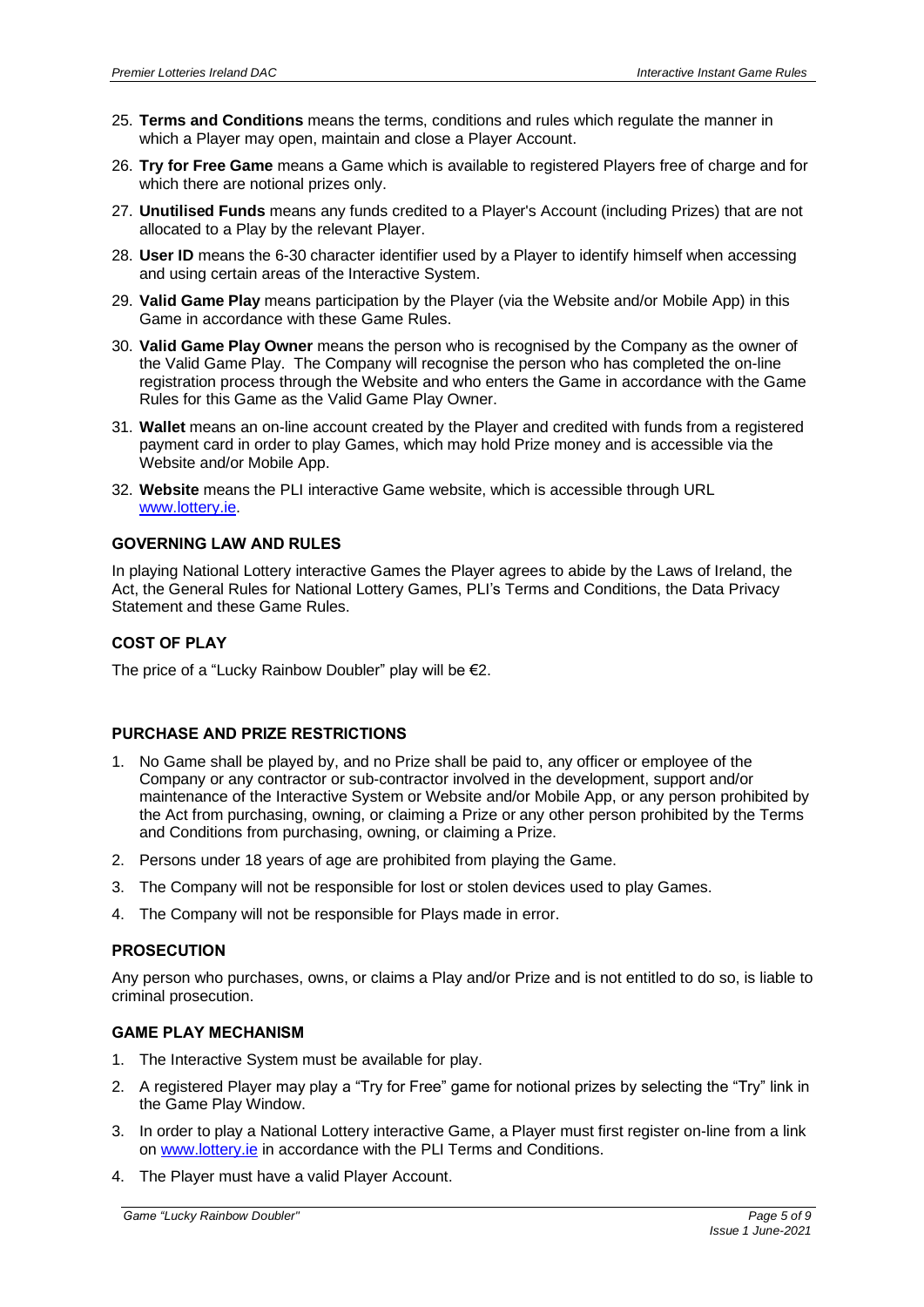- 5. Players must be 18 years of age or older to Play the Game and Prizes will not be paid to persons under 18 years.
- 6. The Player is required to log in to the Interactive System by entering a User ID and Password (created during the Player's original on-line registration process) to gain access to this Game.
- 7. When the Player has logged in to the Interactive System a choice of Games will appear on the instant win game lobby. The Player chooses the "Lucky Rainbow Doubler" Game by clicking on the "Play" link on the Game Play Window.
- 8. The Player is then shown a brief "How to Play" synopsis of the Game and is invited to 'Play Now' or 'Try'.
- 9. When the Player chooses 'Play Now' he is then shown the price of playing that Game and current Wallet balance, at which point the Player is invited to 'Play Now'.
- 10. When the Player opens the Game the Interactive System checks to ensure that the Player has sufficient Unutilised Funds to complete the transaction. The cost of the Play is deducted from the Wallet balance and the amended Wallet balance is displayed.
- 11. The Game then connects to the Interactive System which randomly selects a Play which may yield a Prize from one of the Prize Tiers for this Game. The result for a Play is randomly determined by the Interactive System. The Player's interaction with the Game does not impact on the result.
- 12. The opening screen is displayed along with a 'Settings' button (cog symbol bottom left hand side) which will open to display two further buttons: the Sound button and the "i" button which contains the synopsis of how to play the Game.
- 13. When the Player selects the 'Play' button an interactive graphic is presented to the Player on the Game Play Window displaying six (6) pots of gold icons from which one (1) or two (2) symbols may be revealed for each icon, a prize table containing eight (8) prize rows, each with a '3x' text description, a play symbol alongside and an associated prize amount and three (3) 'DOUBLER BONUS' icons revealed during game load.
- 14. The Player is required to click/tap on each of the six (6) pot of gold play icons to reveal between six (6) and twelve (12) play symbols from the following set:
	- Gold Clover
	- Purple Diamond
	- Horseshoe
	- **Blue Diamond**
	- Hat
	- Coin
	- **Fiddle**
	- Gold Harp
- 15. If the Player reveals three matching play symbols he wins the associated Prize amount displayed in the table.
- 16. If the Player reveals the three defined 'DOUBLER BONUS' symbols the value of all prizes in the prize table with the exception of the €10,000 top Prize will be doubled.
- 17. The 'FINISH' button will appear once the GAME have been played. This button will animate after a short period of inactivity to prompt the Player to tap it. The Game is not complete until the 'Finish' button has been pressed.
- 18. Once the game ends a message indicating the result will appear:

BETTER LUCK NEXT TIME

**or** *or* **or** 

CONGRATULATIONS!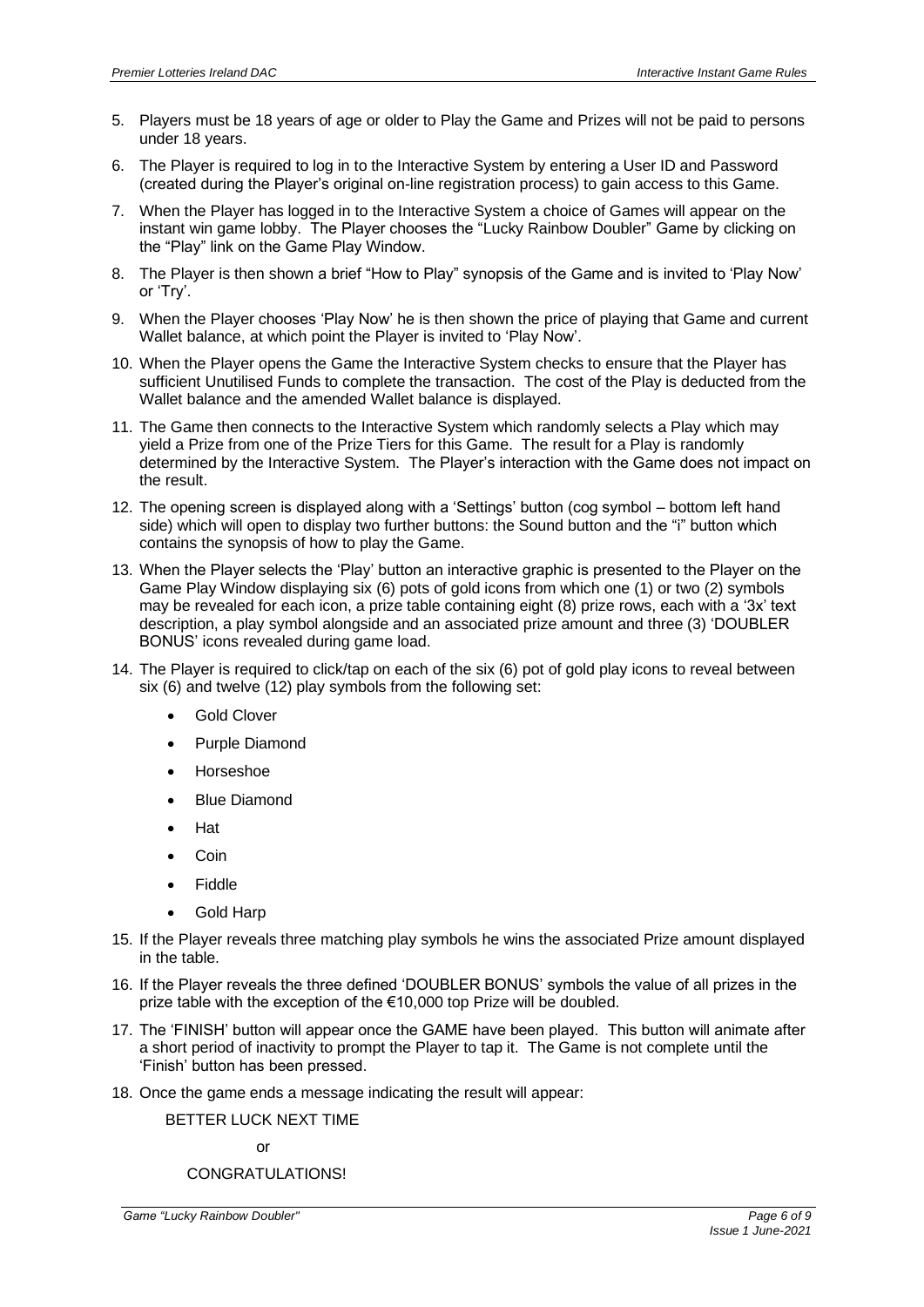## YOU HAVE WON

<AMOUNT>

19. The Player is required to acknowledge this message by clicking the FINISH button. The Game then ends and the Player is shown the game confirmation screen.

If You purchase a Play and do not complete the Play, the system will automatically play out the Play within 24 hours. If a Low Tier Prize is won then that Prize will be paid directly into the Players Wallet. If a Mid-Tier (Level 1) Prize is won then that Prize will be paid by cheque and posted to the address specified in Your Player Account. If a Mid-Tier (Level 2) Prize is won then that Prize will be paid by cheque and posted to the address specified in Your Player Account, upon receipt of a completed Claim Form and proof of identity and age. If a High-Tier Prize is won then the Player will be notified and the Prize will be paid by cheque, stamped "Account Payee Only", and which must be redeemed at National Lottery HQ upon receipt of a completed Prize Claim Form and proof of identity and age.

# **DETERMINATION OF PRIZES**

## **Lucky Rainbow Doubler €2**

- 1. A Player who wins a Prize Tier 1 prize is entitled to a prize of €2.
- 2. A Player who wins a Prize Tier 2 prize is entitled to a prize of €3.
- 3. A Player who wins a Prize Tier 3 prize is entitled to a prize of  $\epsilon$ 4.
- 4. A Player who wins a Prize Tier 4 prize is entitled to a prize of €5.
- 5. A Player who wins a Prize Tier 5 prize is entitled to a prize of €5.
- 6. A Player who wins a Prize Tier 6 prize is entitled to a prize of  $\epsilon$ 6.
- 7. A Player who wins a Prize Tier 7 prize is entitled to a prize of  $\epsilon$ 8.
- 8. A Player who wins a Prize Tier 8 prize is entitled to a prize of €10.
- 9. A Player who wins a Prize Tier 9 prize is entitled to a prize of €10.
- 10. A Player who wins a Prize Tier 10 prize is entitled to a prize of €10.
- 11. A Player who wins a Prize Tier 11 prize is entitled to a prize of €15.
- 12. A Player who wins a Prize Tier 12 prize is entitled to a prize of €15.
- 13. A Player who wins a Prize Tier 13 prize is entitled to a prize of €20.
- 14. A Player who wins a Prize Tier 14 prize is entitled to a prize of €20.
- 15. A Player who wins a Prize Tier 15 prize is entitled to a prize of €30.
- 16. A Player who wins a Prize Tier 16 prize is entitled to a prize of €30.
- 17. A Player who wins a Prize Tier 17 prize is entitled to a prize of €40.
- 18. A Player who wins a Prize Tier 18 prize is entitled to a prize of €40.
- 19. A Player who wins a Prize Tier 19 prize is entitled to a prize of €50.
- 20. A Player who wins a Prize Tier 20 prize is entitled to a prize of €50.
- 21. A Player who wins a Prize Tier 21 prize is entitled to a prize of €80.
- 22. A Player who wins a Prize Tier 22 prize is entitled to a prize of €100.
- 23. A Player who wins a Prize Tier 23 prize is entitled to a prize of €150.
- 24. A Player who wins a Prize Tier 24 prize is entitled to a prize of €300.
- 25. A Player who wins a Prize Tier 25 prize is entitled to a prize of €10,000.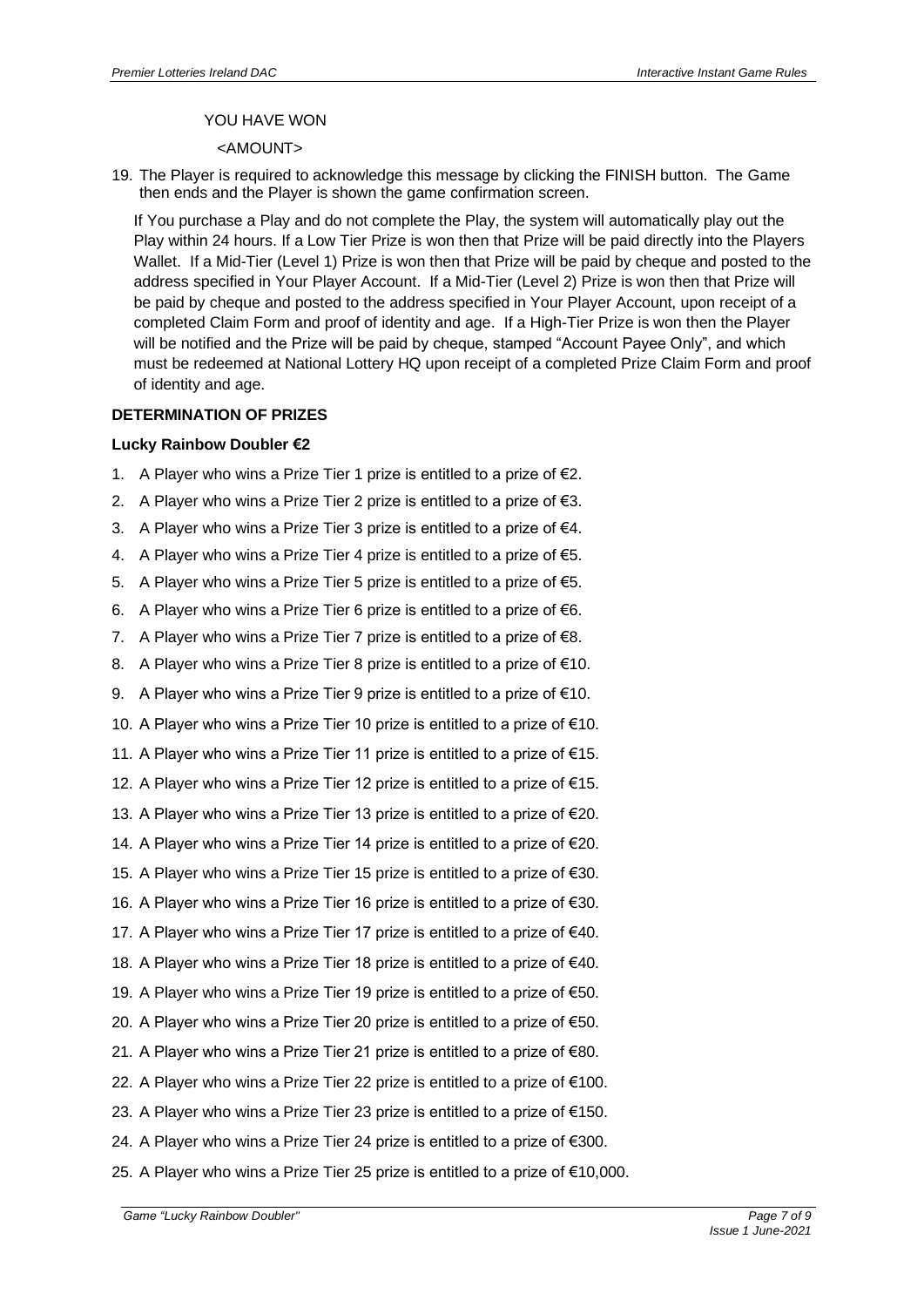# **Prize Amounts, Number of Prizes and Odds**

This Game consists of a non-depleting pool of one million tickets. The number of prizes in each prize category will remain constant throughout the life of the Game.

| <b>Prize</b><br><b>Tier</b> | <b>Prize Amount</b>                  | Approx. odds (1 in x) | expected<br>number of<br>winners |
|-----------------------------|--------------------------------------|-----------------------|----------------------------------|
| 1                           | €2 (€2)                              | 7.50                  | 133,333                          |
| $\overline{2}$              | €3 (€3)                              | 16.00                 | 62,500                           |
| $\mathbf{3}$                | €4 (€2 DOUBLER)                      | 19.68                 | 50,813                           |
| 4                           | €5 (€5)                              | 70.00                 | 14,285                           |
| 5                           | €5 (€3 + €2)                         | 50.00                 | 20,000                           |
| 6                           | €6 (€3 DOUBLER)                      | 90.00                 | 11,111                           |
| $\overline{7}$              | €8 (€5 + €3)                         | 200.00                | 5,000                            |
| 8                           | €10 (€10)                            | 250.00                | 4,000                            |
| 9                           | €10 (€5 DOUBLER)                     | 250.00                | 4,000                            |
| 10                          | €10 ((€3 DOUBLER) + (€2 DOUBLER))    | 250.00                | 4,000                            |
| 11                          | €15 (€15)                            | 350.02                | 2,857                            |
| 12                          | €15 (€10 + €5)                       | 300.03                | 3,333                            |
| 13                          | €20 (€10 DOUBLER)                    | 600.24                | 1,666                            |
| 14                          | €20 (€15 + €5)                       | 600.24                | 1,666                            |
| 15                          | €30 (€15 DOUBLER)                    | 2,000.00              | 500                              |
| 16                          | €30 ((€10 DOUBLER) + (€5 DOUBLER))   | 2,000.00              | 500                              |
| 17                          | €40 (€40)                            | 4,000.00              | 250                              |
| 18                          | €40 ((€15 DOUBLER) + (€5 DOUBLER))   | 4,000.00              | 250                              |
| 19                          | €50 (€40 + €10)                      | 10,000.00             | 100                              |
| 20                          | €50 ((€15 DOUBLER) + (€10 DOUBLER))  | 10,000.00             | 100                              |
| 21                          | €80 (€40 DOUBLER)                    | 20,000.00             | 50                               |
| 22                          | €100 ((€40 DOUBLER) + (€10 DOUBLER)) | 20,000.00             | 50                               |
| 23                          | €150 (€150)                          | 50,000.00             | 20                               |
| 24                          | €300 (€150 DOUBLER)                  | 100,000.00            | 10                               |
| 25                          | €10,000 (€10,000)                    | 1,000,000.00          | $\mathbf{1}$                     |